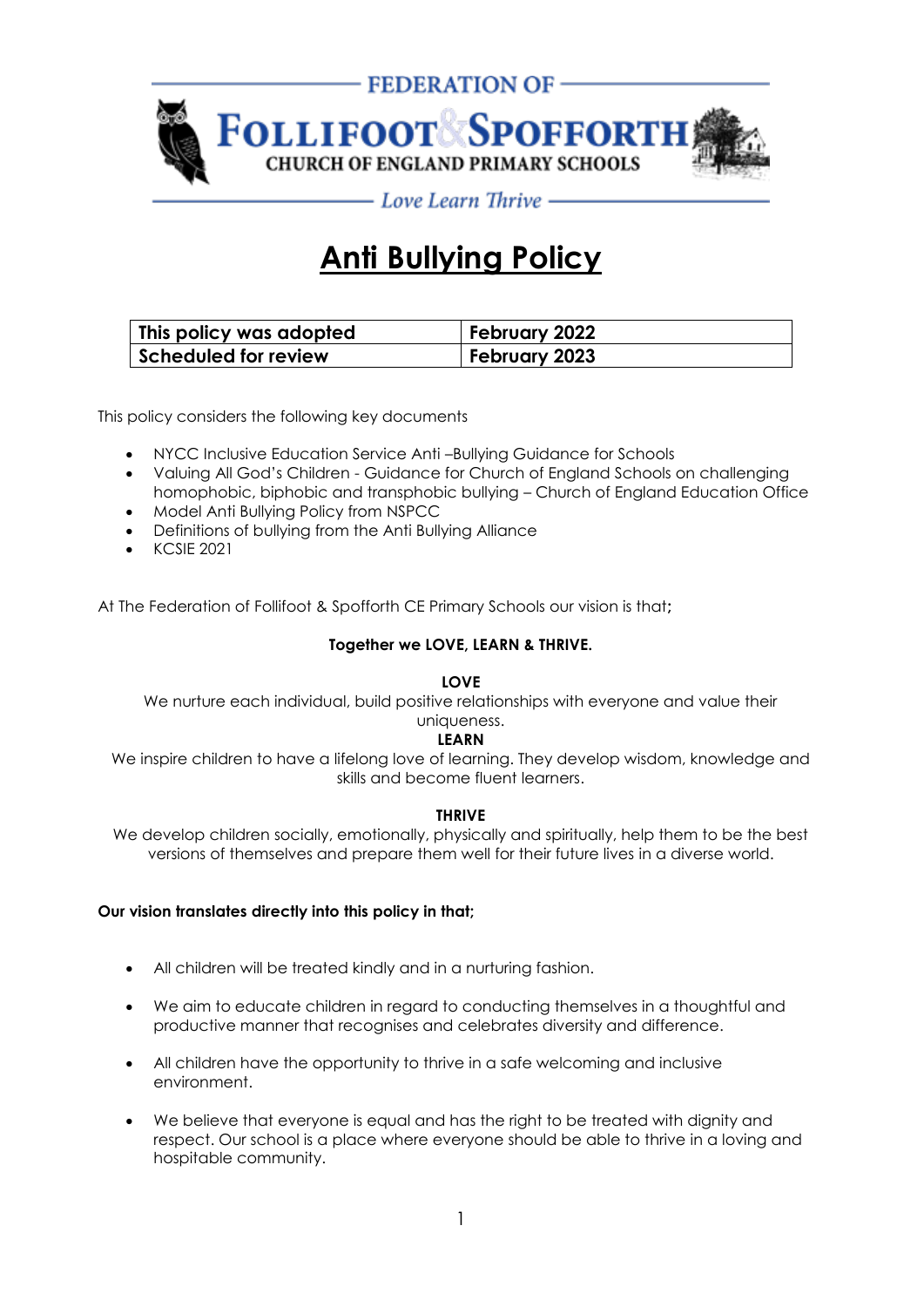Both schools will apply the following definition in relation to this policy and to any instance of bullying. It is taken from the national Anti-bullying alliance:

### **Bullying is the repetitive, intentional hurting of one person or group by another person or group, where the relationship involves an imbalance of power. It can happen face to face or online.**

There are four key elements to this definition:

- hurtful
- repetition
- power imbalance
- intentional

The nature of bullying can be:

- Physical pushing, poking, kicking, hitting, biting, pinching etc
- Verbal- name calling, sarcasm, spreading rumours, threats, teasing, belittling.
- Emotional isolating others, tormenting, hiding books, threatening gestures, ridicule, humiliation, intimidating, excluding, manipulation and coercion.
- Sexual unwanted physical contact, inappropriate touching, abusive comments, homophobic abuse, exposure to inappropriate films etc.
- Online /cyber posting on social media, sharing photos, sending nasty text messages, social exclusion
- Indirect Can include the exploitation of individuals.

Bullying can be based on any of the following things:

- Culture or class
- Race (racist bullying)
- Sexual orientation (homophobic or biphobic)
- Special educational needs (SEN) or disability
- Gender identity (transphobic)
- Gender (sexist bullying)
- Appearance or health conditions
- Religion or belief
- Related to home or other personal circumstances
- Real or perceived economic status
- Related to another vulnerable group of people such as those new to the community

The schools and governing body also recognise that: bullying happens over a period of time and **it is not** falling out with a friend, a one off disagreement regardless of how severe or something that happens only once or twice.

A useful child friendly way to remember this is - **STOP**

# **S**EVERAL **T**IMES **O**N **P**URPOSE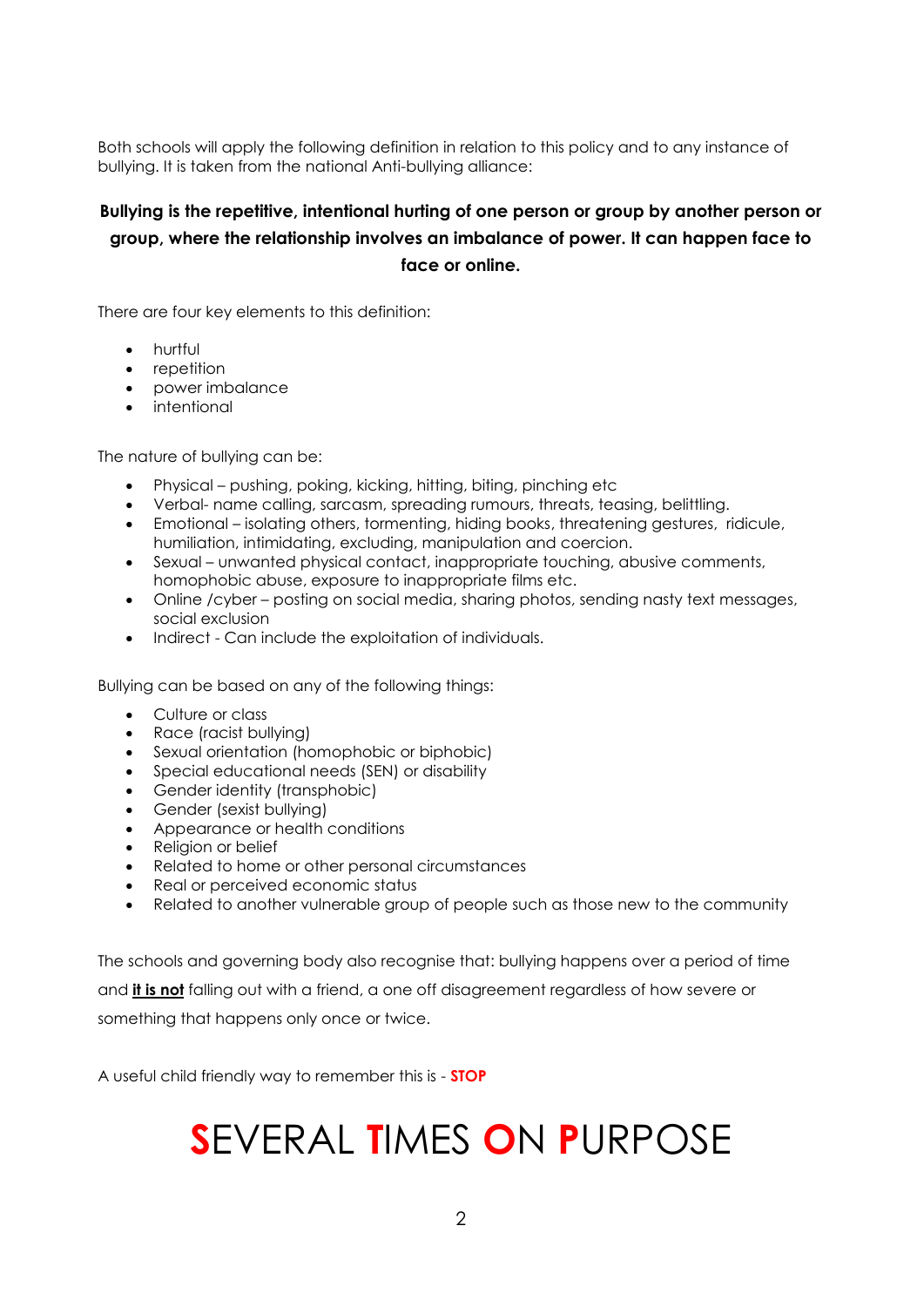#### **Policy Aims & Purpose**

- To ensure a secure and happy environment free from threat, harassment, discrimination or any type of bullying behaviour.
- To create an environment where all are treated with dignity and respect and where all members of the school community understand what bullying is and that bullying is inappropriate and totally unacceptable.
- To ensure a consistent approach to preventing, challenging and responding to incidents of bullying that occur, including cyber bullying and peer on peer abuse.
- To inform Children and parents of the school's expectations and to foster a productive partnership which helps to maintain a bullying-free environment.
- To outline our commitment to continuously improving our approach to tackling bullying by regularly monitoring and reviewing the impact of our preventative measures.
- Outline with clarity the systems and procedures for dealing with incidents of bullying or concerns raised about bullying including support for all those involved with the aim of facilitating effective and long lasting change where necessary.

#### **Equality & Diversity**

The Federation of Follifoot & Spofforth CE Primary Schools welcomes its duties under the Equality Act (2010). The Equality Act establishes nine protected characteristics

- Disability
- Race
- Sex
- Gender reassignment
- Pregnancy and maternity
- Religion or belief
- Sexual orientation
- Marriage and civil partnership
- Age

#### **Public Sector Equality Duty (2011)**

Both schools pay due regard to the need:

#### **To eliminate discrimination, harassment, victimisation** and any other conduct that is **prohibited by or under this Act.**

**To advance equality of opportunity** between persons who share a relevant protected characteristic and persons who do not share it.

**To foster good relations** between persons who share a relevant protected characteristic and persons who do not share it.

We value every child as an individual who has an important part to play in our community. We encourage all children to develop the skills, qualities and aspirations to become independent learners, confident individuals and responsible citizens. Our curriculum and all its associated plans will fully consider our commitment to meeting our duties in relation to the Equality act as well as maximising opportunities to promote equality and diversity at every meaningful opportunity.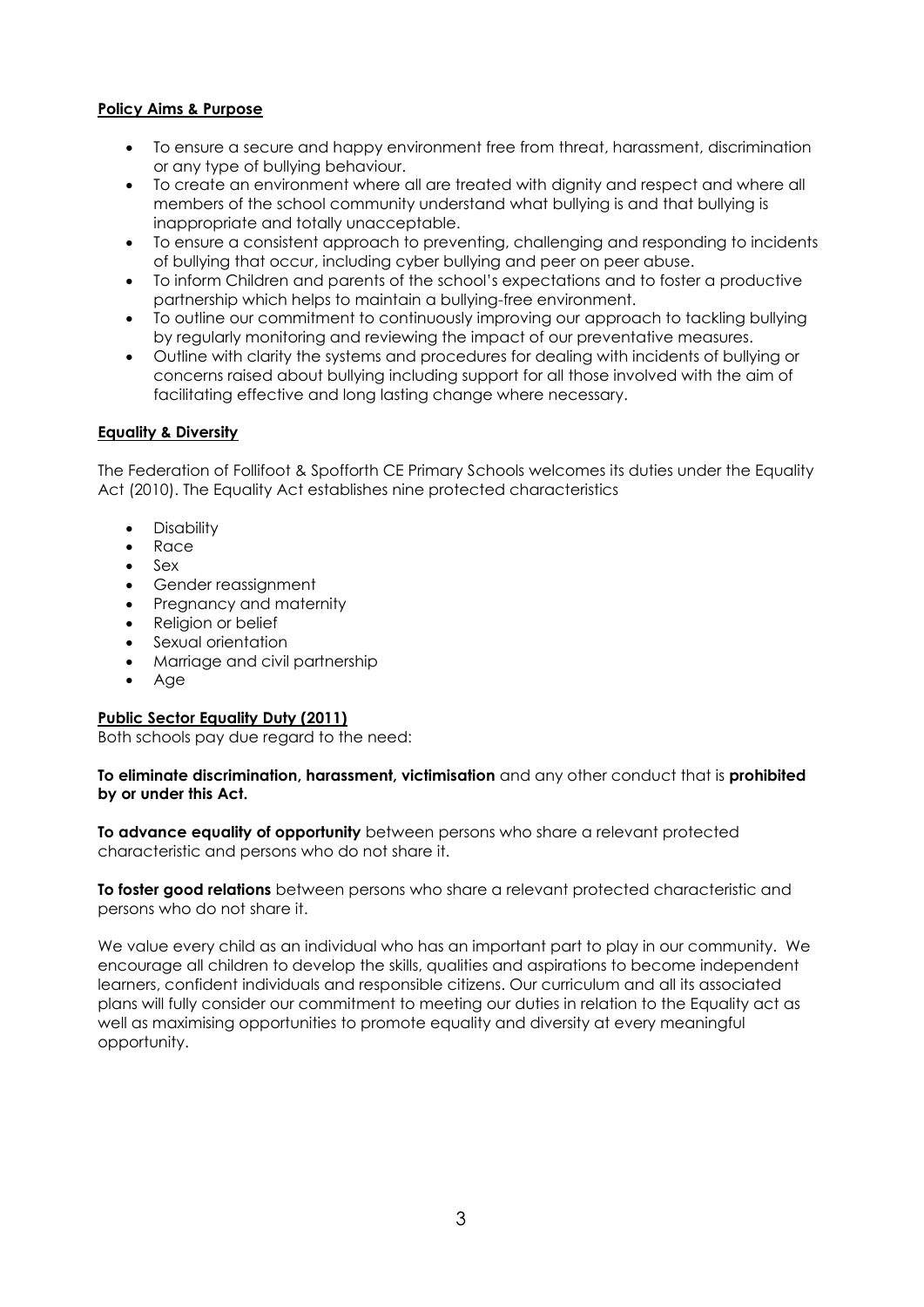### **Support for All**

There are a variety of reasons why children and adults bully one another. Time should and will spent not only with the victim but also considering the reasons why a child or adult has become a bully.

Children who have reported being bullied will be supported by:

- Offering an immediate opportunity to discuss the experience with a member of staff
- Reassuring the pupil
- Offering continuous support
- Restoring self-esteem & confidence

Children who have bullied will be helped by:

- Discussing what happened
- Discovering why the pupil became involved in these behaviours and support the pupil in addressing them
- Establishing the wrong doing and need to change
- Informing parents/carers to help change the attitude of the pupil
- Make use of outside support where appropriate

#### **Proactive Approach – Prevention Strategies**

Our behaviour principles (see behaviour policy), the active promotion of our Christian Values and the culture of family care guidance and support are at the heart of our proactive approach to preventing incidents of bullying.

It is important that we set a good example as adults in and around the school. The way we work with one another and our own productive and supportive relationships will provide a model for children. In the teacher/ child relationship we should also be alert to how we address children, the language and tone that we use and the response that we expect.

A general tone of respect around the school where care and consideration is expressed for others is part of building an ethos in which bullying can be acknowledged and dealt with.

Through our day to day contact and curriculum delivery alongside the active promotion of our Christian values on a daily basis through our conduct, collective worship and curriculum teaching (RE, PSHE) Children will develop a sense of care and responsibility towards others. This results in a culture in which children work and play together, caring and supporting each other. Developing Children understanding of our identified Christian values such as, humility and compassion ensure children develop and understanding of how to positively interact with each other. In addition, they develop skills and strategies to support them in their social development and ability to build positives friendships thus reducing the likelihood of incidents of bullying.

#### **School strategies to prevent and tackle bullying**

We use a range of measures to prevent and tackle bullying including:

- Our school vision is at the heart of everything we do and ensures that all members of the school community are revered and respected as members of a community where all are known and loved by God.
- We use a pupil-friendly anti-bullying policy to ensure that all Children understand the policy and know how to report bullying.
- The PSHE and Computing programme of study includes opportunities for Children to understand about different types of bullying and what they can do to respond and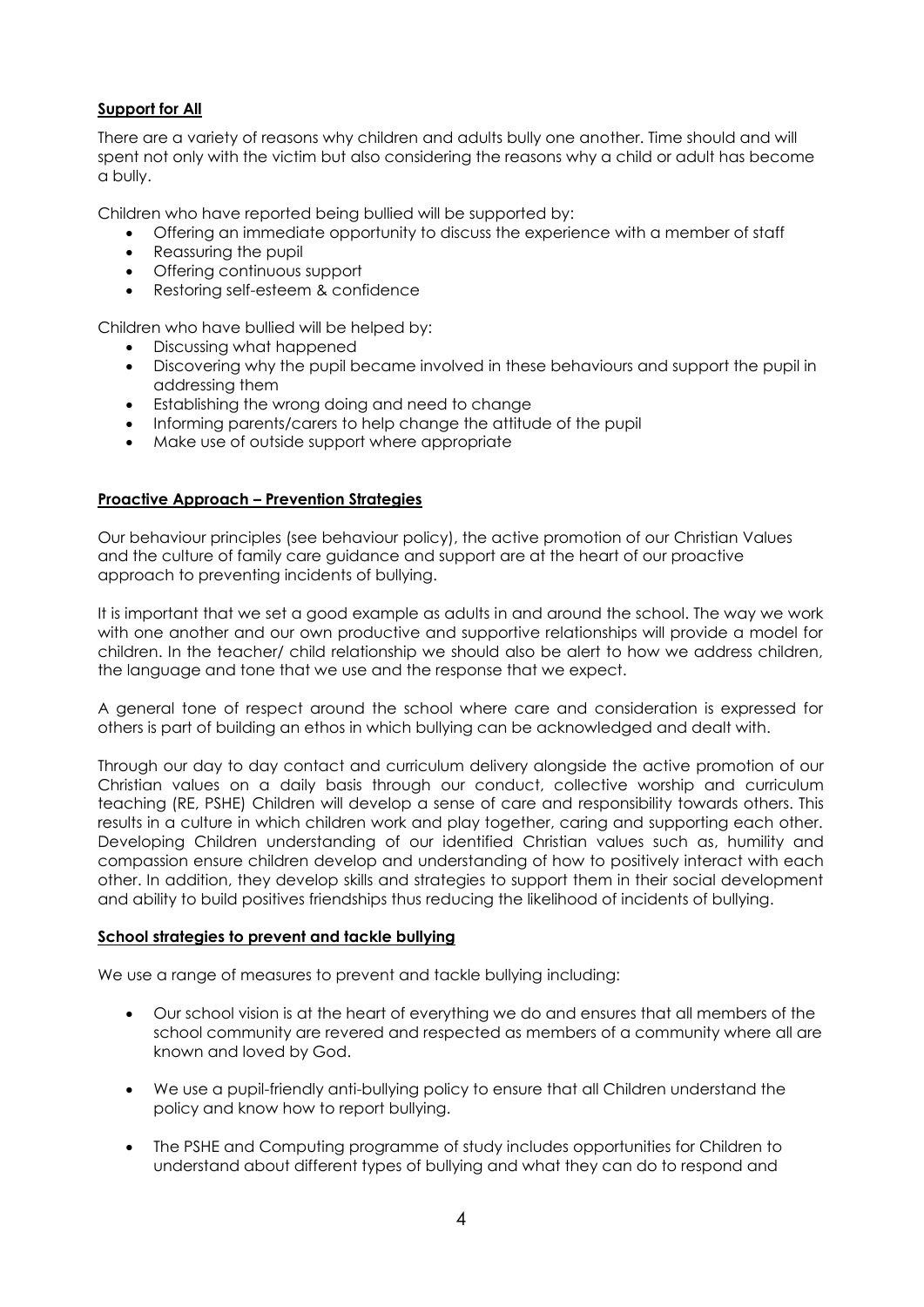prevent bullying. It also includes opportunities for children to learn to value themselves, value others and appreciate and respect difference.

- Collective worship explores the importance of inclusivity, dignity and respect as well as other themes that play a part in challenging bullying.
- Through a variety of planned activities and time across the curriculum Children are given the opportunity to gain self-confidence and develop strategies to speak up for themselves and express their own thoughts and opinions. PSHCE and circle time provides regular opportunities to discuss issues that may arise in class and for teachers to target specific interventions.
- Stereotypes are challenged by staff and Children across the school. Our buddy system offers support and a role model to all children when they join the school.
- Restorative justice system (our Reflect, Rethink, Resolve) provide support to targets of bullying and those who show bullying behaviour.
- Children are continually involved in developing school-wide anti-bullying initiatives through consultation with groups via class based lessons and the school council.
- Working with parents and carers, and in partnership with community organisations to tackle bullying where appropriate.

#### **Roles & Responsibilities**

#### **Staff**

All staff have a duty to challenge bullying, report and record bullying on CPOMS, be vigilant to signs of bullying and play an active role in the school's efforts to prevent bullying.

#### **Senior staff**

The Senior Leadership team and the Head teacher have overall responsibility for ensuring that the anti-bullying policy is followed by all members of staff and that the school upholds its duty to promote the safety and wellbeing of all young people.

#### **Parents/carers**

Parents and carers also have a responsibility to look out for signs of bullying (e.g. distress, feigning illness, lack of concentration). Parents and carers should support their child to report the bullying. As per all issues, parents should in the first instance report any worries or concerns to their child's class teacher.

#### **Children**

Children should not take part in any kind of bullying and should watch out for signs of bullying among their peers. Children should never be bystanders to incidents of bullying- they should offer support to the victim and encourage them to report it or report it themselves.

#### **Visitors and Volunteers**

Visitors and volunteers should report any concerns they have to the staff member the are working with or to the school office.

#### **Procedures – Dealing with Incidents of Bullying**

While our proactive approach is incredibly successful and incidents of bullying are incredibly rare at both schools all reports of bullying should and will be taken seriously.

When bullying has been reported, the following actions will be taken:

1. Staff will record the report on bullying concern form and also record the incident centrally on CPOMS within the Incidents section.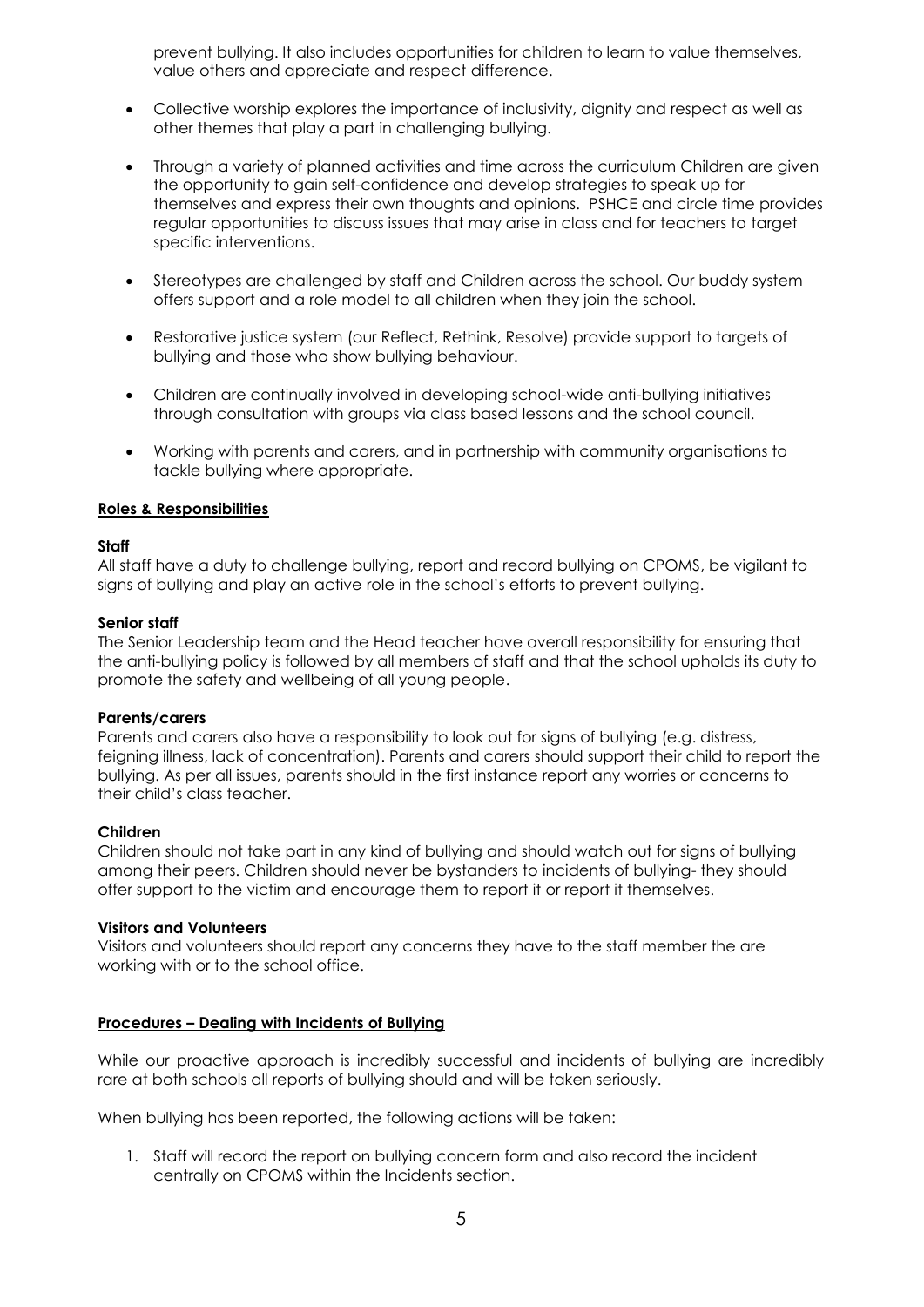- 2. Staff will listen to and speak with all involved and consider the most appropriate course of action. This may include making using of the reflect, rethink and resolve resource available in school or referring the matter to the senior teacher or Head teacher.
- 3. Designated school staff will monitor incident reporting forms and information recorded on CPOMS analysing the results.
- 4. The Head teacher will report on number and type of incidents in the HT report to the FGB
- 5. Support will be offered to the target of the bullying from the class teacher or another suitably appropriate adult
- 6. Staff will proactively respond to the bully who may require support from the class teacher or another suitably appropriate adult
- 7. Staff will assess whether parents and carers need to be involved.
- 8. Staff will assess whether any other authorities (such as police or local authority) need to be involved, particularly when actions take place outside of school. If a staff member feels it is appropriate to contact other authorities they should consult with the Head teacher before doing so.

### **Potential Consequences for the bully include:**

- Restorative work including appropriate method of apology
- Loss of break times and or lunchtimes for a period between one day to one week
- Internal supervision in school during lunchtimes for a period of one week
- Internal isolation during curriculum time (with work allocated) for a period between one day and one week.
- Fixed period exclusion from school
- Permanent exclusion

The final two consequences would only ever be applied when all other strategies and consequences have been exhausted and following multiple incidents of bully or an individual act of an extreme nature.

We support those who have experienced bullying in the following ways:

- Offer them an immediate opportunity to talk about the experience with their teacher
- Inform the victim's parents/carers
- Offer a support programme for with a named person to include staff monitoring and observing at break times and lunchtimes
- Give opportunities in circle time or groups for children to discuss relationships, feelings and the effect bullying can have on individuals.
- Refer to the Head teacher and follow the stages to prevent more bullying

We discipline and support the bully in the following ways:

- Talk to the bully to find out why they became involved.
- Inform the bullies parents/carers
- Provide a positive behaviour support plan.
- Undertake additional work to help address and prevent the cause of the bullying
- Refer to the Head teacher and follow the stages to prevent more bullying

In addition staff should and will:

- Recognise and verbally praise children who help prevent bullying
- Emphasise that it is the bullying behaviour we dislike and not the child
- Involve children in helping to solve problems and address topical issues
- Develop children's social skills generally within the class
- Teach and encourage confidence-building and assertiveness
- Find constructive ways to help children who are bullying to change their behaviour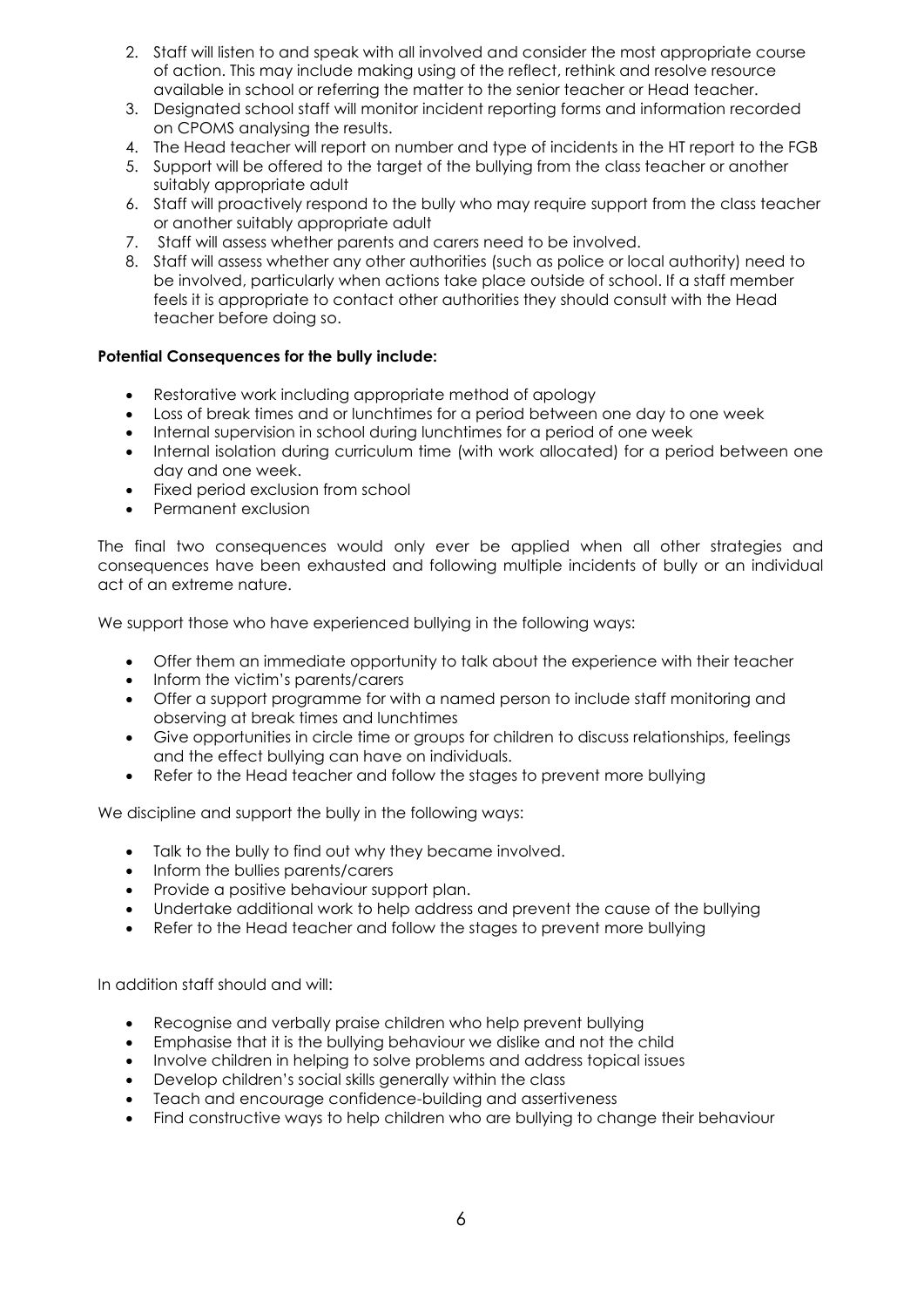#### **Bullying outside of school**

Bullying is unacceptable and will not be tolerated, whether it takes place inside or outside of school. Bullying can take place on the way to and from school, before or after school hours, at the weekends or during school holidays, or in the wider community. The nature of cyber bullying in particular means that it can impact on children's wellbeing beyond the school day. Staff, parents and carers, and children must be vigilant to bullying outside of school and report and respond according to their responsibilities outlined in this policy.

#### **Derogatory language**

Derogatory or offensive language is not acceptable and will not be tolerated. This type of language can take any of the forms of bullying listed in our definition of bullying. It will be challenged by staff and recorded and monitored on the CPOMS incident log, and follow up actions and sanctions, if appropriate, will be taken for children and staff found using any such language. Staff are also required to record the casual use of derogatory language Using the incident log on CPOMS.

#### **Prejudice based incidents**

A prejudice based incident is a one-off incident of unkind or hurtful behaviour that is motivated by a prejudice or negative attitudes, beliefs or views towards a protected characteristic or minority group. It can be targeted towards an individual or group of people and have a significant impact on those targeted. All prejudice based incidents are taken seriously and recorded and monitored in school, with the Head teacher reporting incidents to the governing body. This not only ensures that all incidents are dealt with accordingly, but also helps to prevent bullying as it enables targeted anti bullying interventions.

#### **Cyberbullying**

Cyberbullying Cyber-bullying takes place online, such as through social networking sites, messaging apps or gaming sites. Like other forms of bullying, it is the repetitive, intentional harming of one person or group by another person or group, where the relationship involves an imbalance of power. Preventing and addressing cyber-bullying E-safety practice is advocated at all times in school. To help prevent cyber-bullying, we will ensure that pupils understand what it is and what to do if they become aware of it happening to them or others. This is done systematically in PSHCE and computing lessons, through assemblies and on specific days such as 'Safer Internet Day' and in 'Anti Bullying Week.' We will ensure that pupils know how they can report any incidents and are encouraged to do so, including where they are a witness rather than the victim. All children, staff and governors sign an Acceptable Use Agreement

#### **Peer on Peer Abuse (KCSIE 2021)**

This schools recognise that children sometimes display harmful behaviour themselves and that such incidents or allegations must be referred on for appropriate support and intervention. Such abuse is unacceptable and will not be tolerated. This abuse could for example include:

- sexual violence and sexual harassment
- 'upskirting'
- initiation/hazing type violence
- all forms of bullying
- aggravated sexting
- physical violence (e.g. hitting, kicking, shaking, biting, hair pulling, etc)

To prevent peer-on-peer abuse and address the wider societal factors that can influence behaviour, the schools will educate pupils about abuse, its forms and the importance of discussing any concerns and respecting others through the curriculum, assemblies and PSHE lessons. The school will also ensure that pupils are taught about safeguarding, including online safety, as part of a broad and balanced curriculum in PSHE lessons, RSE and group sessions. Such content will be age and stage of development specific.

All staff will be aware that pupils of any age and sex are capable of abusing their peers and will never tolerate abuse as "banter" or "part of growing up".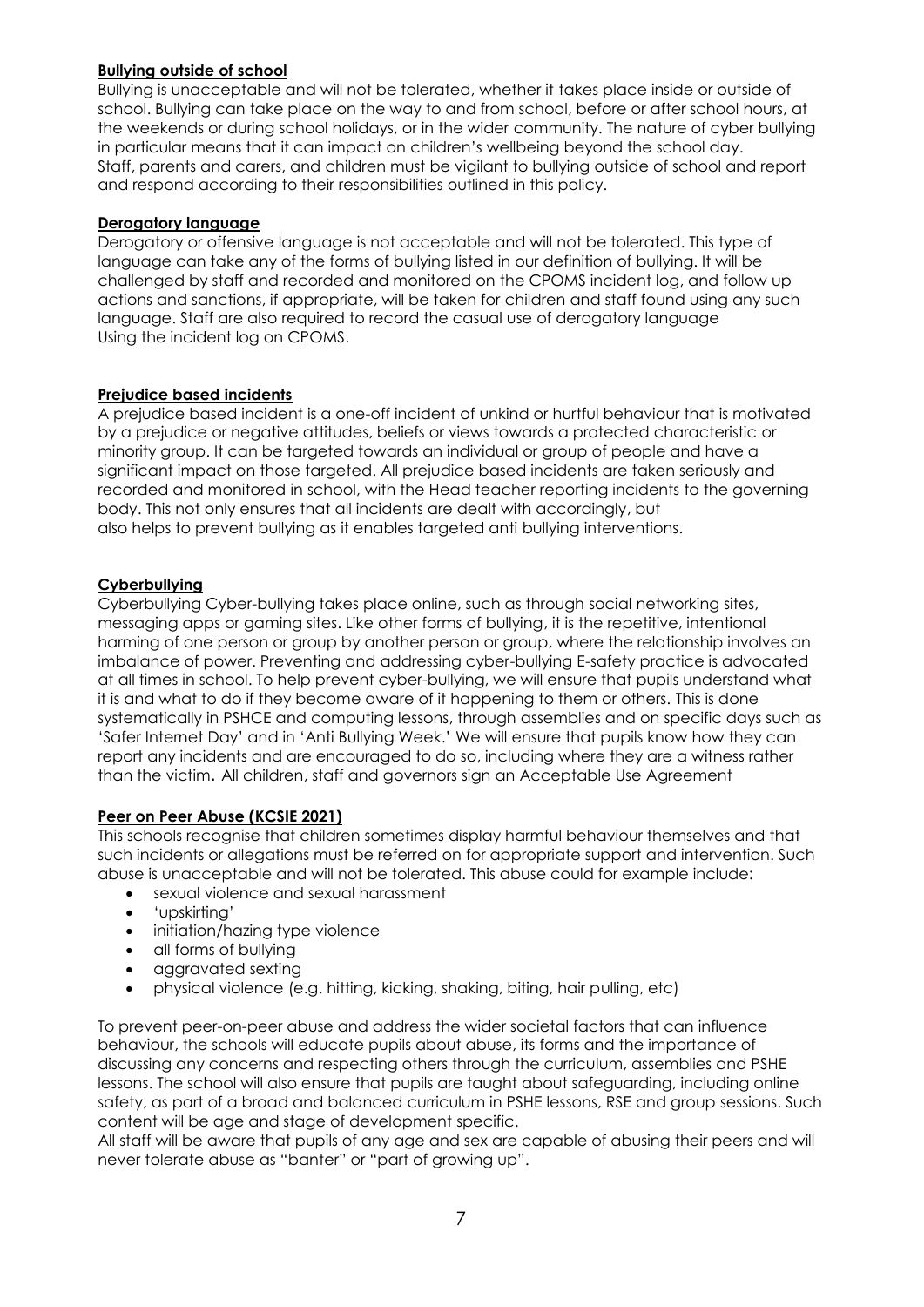All staff will be aware that peer-on-peer abuse can be manifested in many ways, including sexting and gender issues, such as girls being sexually touched or assaulted, and boys being subjected to hazing/initiation type of violence which aims to cause physical, emotional or psychological harm. All staff will be made aware of the heightened vulnerability of pupils with SEND, who are three times more likely to be abused than their peers. Staff will not assume that possible indicators of abuse relate to the pupil's SEND and will always explore indicators further.

#### **Training**

The Head teacher is responsible for ensuring that all school staff (including teaching assistants, and midday supervisors) receive regular training on all aspects of the anti-bullying policy.

#### **Monitoring the policy**

The Head teacher is responsible for monitoring the policy on a day-to-day basis. The Head teacher is responsible for monitoring and analysing the recorded data on bullying. Any trends should be noted and reported.

#### **Evaluating and reviewing**

The Head teacher is responsible for reporting to the governing body (and the local authority where applicable) on how the policy is being enforced and upheld, via the termly report. The governors are in turn responsible for evaluating the effectiveness of the policy via the termly report and by in school monitoring such as learning walks and focus groups with Children. If further improvements are required the school policies and anti-bullying strategies should be reviewed. The policy is reviewed every 12 months, in consultation with the whole school community including staff, Children, parents, carers and governors.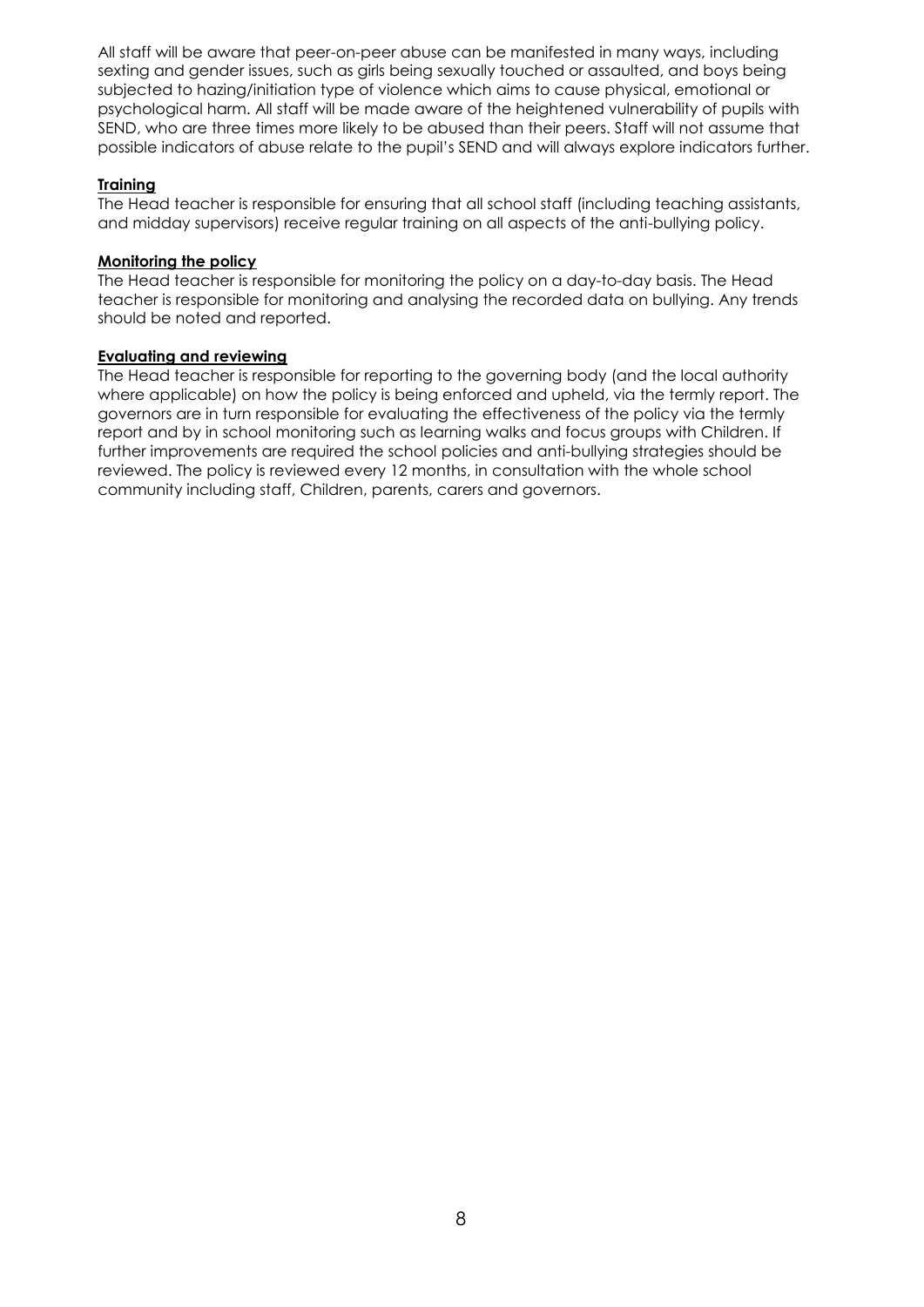# **Bullying Concern Form**

Bullying is when a person is hurtful or unkind to someone else, on purpose and more than once. Bullying can be done by one person or by a group of people and can be towards one person or a group of people. A useful way to remember bullying is;

# **S**EVERAL **T**IMES **O**N **P**URPOSE

This will help us all think about what is happening.

| <b>Name</b><br>Date |
|---------------------|
|---------------------|

# **What is the bullying concern about?**

| It was about my race                                      | It was about who I am<br>friends with in school                     | It was about the subjects I<br>like |
|-----------------------------------------------------------|---------------------------------------------------------------------|-------------------------------------|
| It was about my culture<br>and where my family is<br>from | It was about my gender                                              | Other                               |
| It was about my religion                                  | It was about the way I look                                         |                                     |
| It was about my disability<br>or special need             | It was about the clothes or<br>shoes I wear                         |                                     |
| It was about someone in<br>my family                      | It was about the games or<br>sports I like or don't like to<br>play |                                     |

### **What kind of bullying is the concern about?**

| Hitting, kicking pushing or threatening to do<br>these                                                             | Ignoring you on purpose or leaving you out                                        |
|--------------------------------------------------------------------------------------------------------------------|-----------------------------------------------------------------------------------|
| Touching you when you didn't want to be<br>touched                                                                 | Sending hurtful or unkind texts, emails or<br>online messages to you or about you |
| Calling you names, teasing using rude<br>language saying nasty things about you to<br>your face or to other people | Other                                                                             |
| Stealing or damaging your things                                                                                   |                                                                                   |

# **So…what happened?** *Who else was there/involved? When? Where?*

Please note who initial concerns from - pupil, teacher, parent.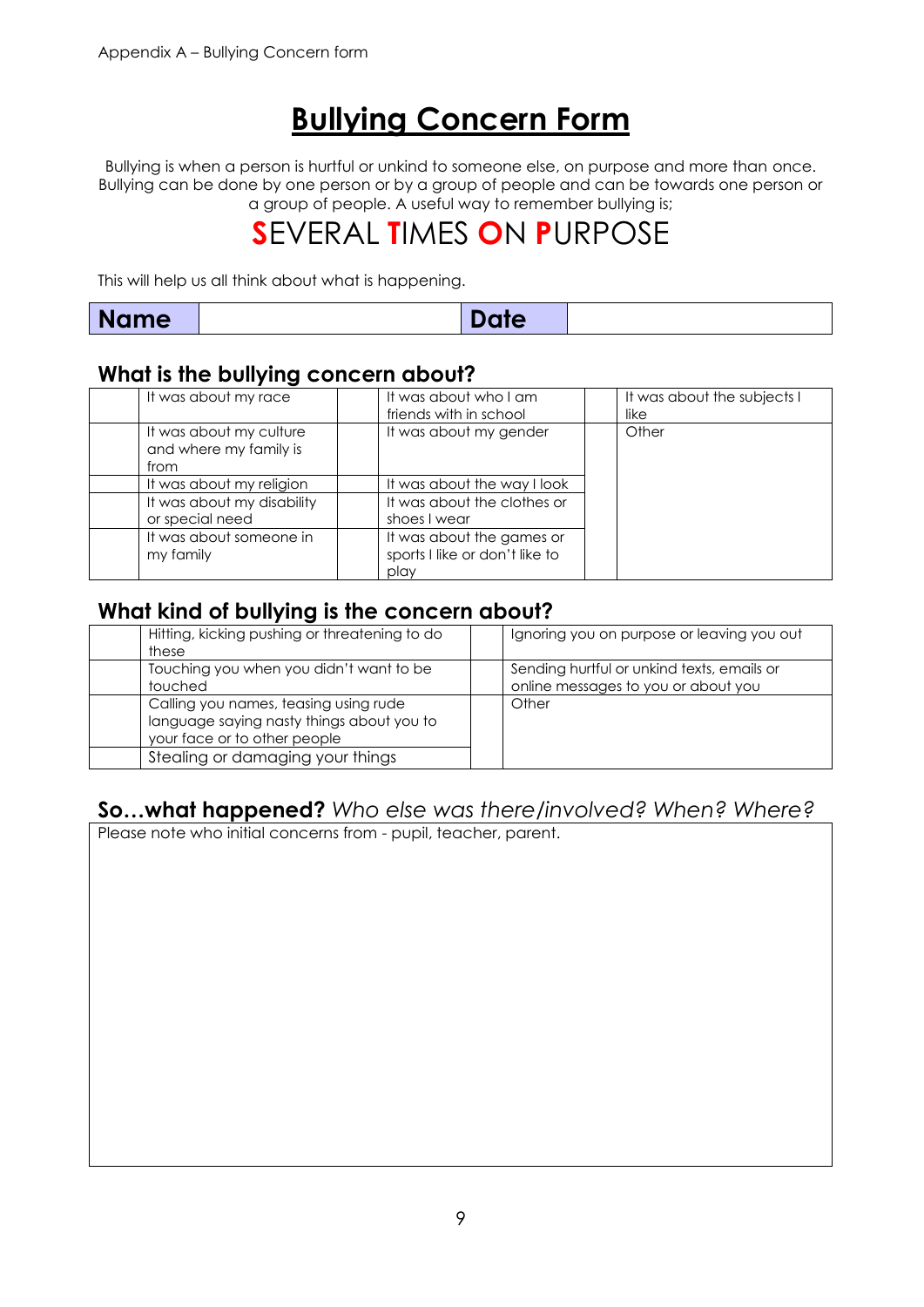**Who if anyone else has seen or been affected by what happened?**

......................................... ………………………… …

………………………………

# **How are** *you* **feeling about what happened?**

| ৰ<br>$\mathbb{A}^{\prime}$ | $\bigoplus$ | H             | <b>AMA</b> |      | $\sim$   |             | $\sim$ |         |       |
|----------------------------|-------------|---------------|------------|------|----------|-------------|--------|---------|-------|
| Angry                      | Worried     | Don't<br>Care | Annoyed    | Hurt | Confused | Embarrassed | Sad    | Shocked | Other |

### **Follow Up – What does \_\_\_\_\_\_\_\_\_\_\_\_\_\_\_\_\_\_\_\_\_\_\_\_\_\_ say about what happened?**



## **How does \_\_\_\_\_\_\_\_\_\_\_\_\_\_\_\_\_\_\_\_\_\_\_\_\_ feel?**

| $\overline{AB}$ |               | $\mathbf{\Theta}$ |         | $\sim$<br>MI | $\sim$ |          | ಠ<br>$\blacktriangledown$ |         |       |
|-----------------|---------------|-------------------|---------|--------------|--------|----------|---------------------------|---------|-------|
| Sad             | Won't<br>Care | Worried           | Annoyed | Angry        | Sorry  | Confused | Guilty                    | Shocked | Other |

### **Follow Up – What action has/will be taken.**

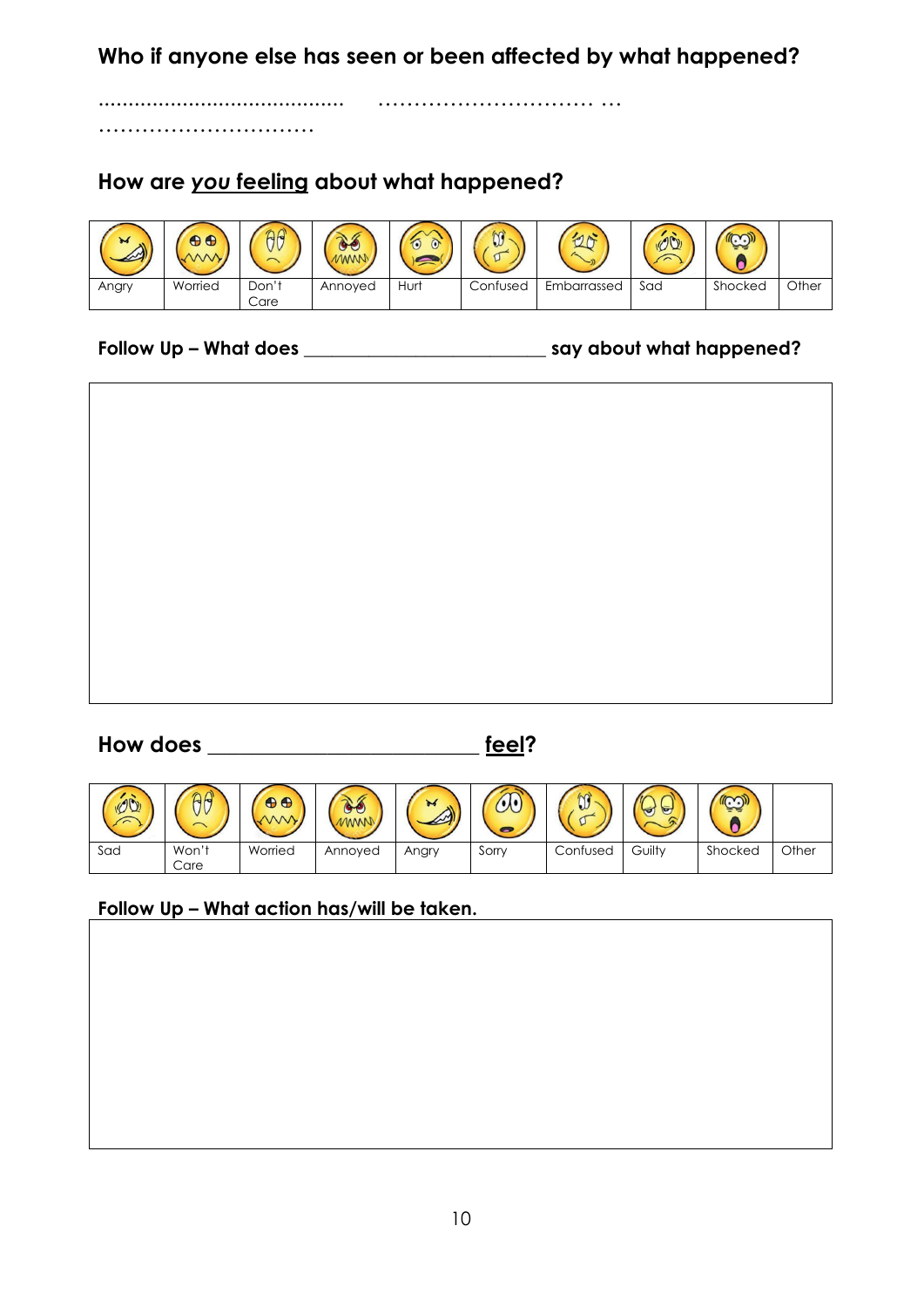Appendix B – Frame work to support reflective and restorative work following behaviour and or bullying incidents

# **Reflect, Rethink, Resolve**

This will help you think about what happened.

| <b>Name</b> | m |  |
|-------------|---|--|
|             |   |  |

**So…what happened?** *Who else was there/involved? When? Where?*

**Who else has been affected by what happened?**

......................................... …………………………

**What were you thinking/feeling at the time?**

……………………………

# **How are** *you* **feeling now about what happened?**



# **How can I turn this into an opportunity for learning ?**